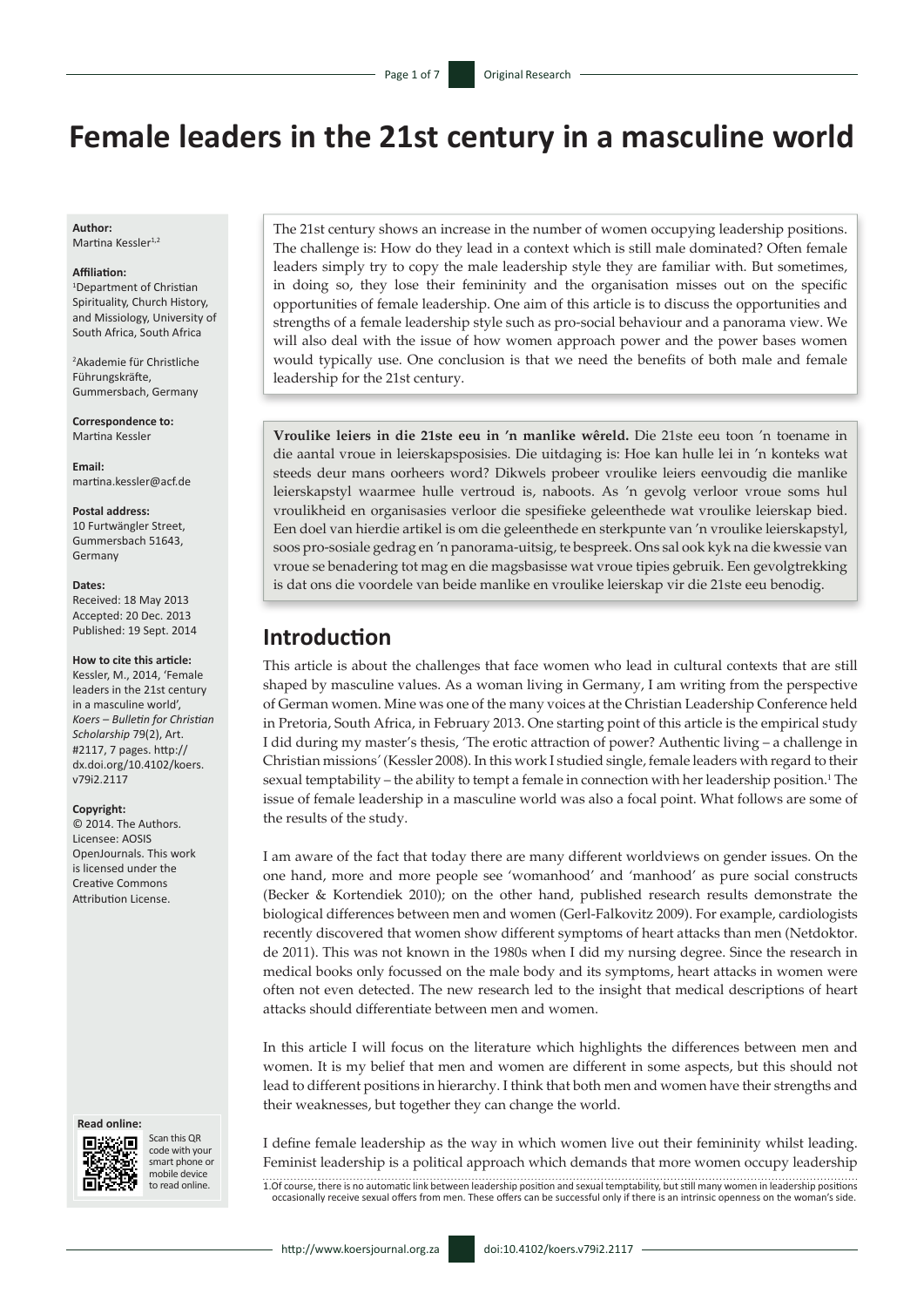positions. This aspect is not dealt with in this article.<sup>2</sup> The fear that women will be discriminated against once they are described with female attributes hampers the development of a theory for female leadership. Two forces are at work here. On the one hand, differences between men and women cannot be the basis of any form of discrimination; but, on the other hand, justice is not done to women (and men) if their biology, and the consequences it bears, is simply ignored. Rather, it is desirable that men see themselves as men and women see themselves as women in their respective leadership roles.

Authors have different views on what constitutes typical womanhood – including the female style of leadership. Some authors (e.g. Tannen 1990, 1991, 1999, 2005) root it solely in sociology, whereas others assume evolutionary or biological reasons for the differences (e.g. Beach 2008; Bischof-Köhler 2002). Today we can say that these authors belong to difference-based feminism and constructivism. Authors such as Haucke & Krenovsky (2003) do not make any suggestions. They would invite women to use their natural female impulses instead of copying male behaviour.

According to Glaesner (2007), there are no differences at all between male and female leadership. She researches, for example, the literature of Max Weber (1972), Fred Fiedler (1967) and Fiedler & Mai-Dalton (1995) on leadership. However, the lack of literature on female leadership is a weak argument. For one, any argument based on silence is a weak argument, but, more importantly, these male authors were not clued up on female leadership, mostly because female leaders were rare and they often adopted a male leadership style. As an example of this typical onesided male perspective, we may quote the famous German theologian, Jürgen Moltmann ([1971] 2005:9), who admitted his former fallacy later on in a new foreword to his book, *Mensch: Christliche Anthropologie in den Konflikten der Gegenwart*. In 1971 he presumed to write about human beings as such and he as a man would have been able to say what had to be said. This fallacy was cured by his wife, Elisabeth Moltmann, who introduced him to Feminist Theology. In 2005 Jürgen Moltmann pointed out that anthropology had to take the duality of man and woman into account. This fallacy is also typical of leadership literature. Authors write about leadership per se, but they present only the male perspective.

There are many different leadership styles such as authoritarian leadership, democratic leadership, visionary leadership and so forth (Mahlmann 2011). I do not claim that female leadership is yet another one. Just like any other leader, a woman in a leadership position will – consciously or unconsciously – exercise one of these leadership styles, but she will do it in a specific, female way. And a man in a leadership position will exercise the same leadership style in a different way. All leaders have to use a power base to be able to lead (Kessler 2010:539–544). Women can live in and

2.It is interesting to note that in the German literature on leadership no distinction is made between female and feminist leadership styles (e.g. Asgodom 1999; Assig 2001; Storch 2002).

execute any power base, but they will do it in a female way – different from their male colleagues.

You may remember Golda Meir (1898–1978), former Israeli Prime Minister<sup>3</sup>, and Margaret Thatcher (1925–2013), former Prime Minister of the United Kingdom.<sup>4</sup> Both were women, but they came across as quite masculine. Thatcher was also called the Iron Lady. We are now living in a new era. The Chancellor of Germany, Angela Merkel, leads in a masculine world, but she comes across as quite feminine. The press has documented how she changed her haircut to look more feminine as she entered her chancellorship. In the 1990s the public perceived her as an androgynous scientist; today they see her as a female politician.

It is often postulated that women are better leaders (Assig 2001). This theory, which is based on difference-based feminism, has not yielded much influence in Germany. The debate on how high the percentage of female leaders should be still remains a political issue (Seitz *et al*. 2013:36–47). As explained above, the focus of this paper is on a female leadership style and not on feminist leadership. The intention is not to replace male with female leaders, but to make female leadership skills accessible to all.

## **What is meant by 'masculine world'?**

A masculine world means a context or a culture which is dominated by a masculine worldview, including traditional masculine values. The Dutch sociologist, Geert Hofstede (2001), did a comprehensive study on human values in over 50 countries all over the world. From his data emerged various cultural dimensions that, depending on their constellation, give each national culture its characteristic imprint and worldview. In one of these dimensions, Hofstede distinguishes between two opposing characteristics of culture he describes as 'femininity' and 'masculinity'. Feminine culture is described as compassionate, tolerant, and having sympathy for the weak. Gender roles in such a culture are not so clearly separated. It is acceptable, even in a professional environment, for a man to be 'feminine'– sensitive, modest and valuing quality of life (Hofstede 2001:133). Hofstede (2001) defines a society as:

masculine when emotional gender roles are clearly distinguished from one another: Men ought to be dominant, hard and materialistic in orientation, women, however, must be modest, sensitive and value quality of life. (p. 115, my translation<sup>5</sup>)

'Masculine' values such as achievement, material success and economic growth control life in general and thus also professional life.

<sup>3.</sup>Israeli politician from 1956–1965. Minister for Foreign Affairs from March 1969 to June 1974. She is so far the only female minister to serve in Israel.

<sup>4.</sup>Her full name was Margaret Hilda Thatcher, Baroness Thatcher of Kesteven, British politician. She led the Conservative Party from 1975 to 1990 and from May 1979 to November 1990 she was the Prime Minister of the United Kingdom. She was the first woman to hold this office and stayed in it longer than all her male predecessors since the beginning of the 19th century.

<sup>5.&#</sup>x27;Maskulinität kennzeichnet eine Gesellschaft, in der die Rollen der Geschlechter<br>klar gegeneinander abgegrenzt sind: Männer haben bestimmt, hart und materiell<br>orientiert zu sein, Frauen müssen bescheidener, sensibler sei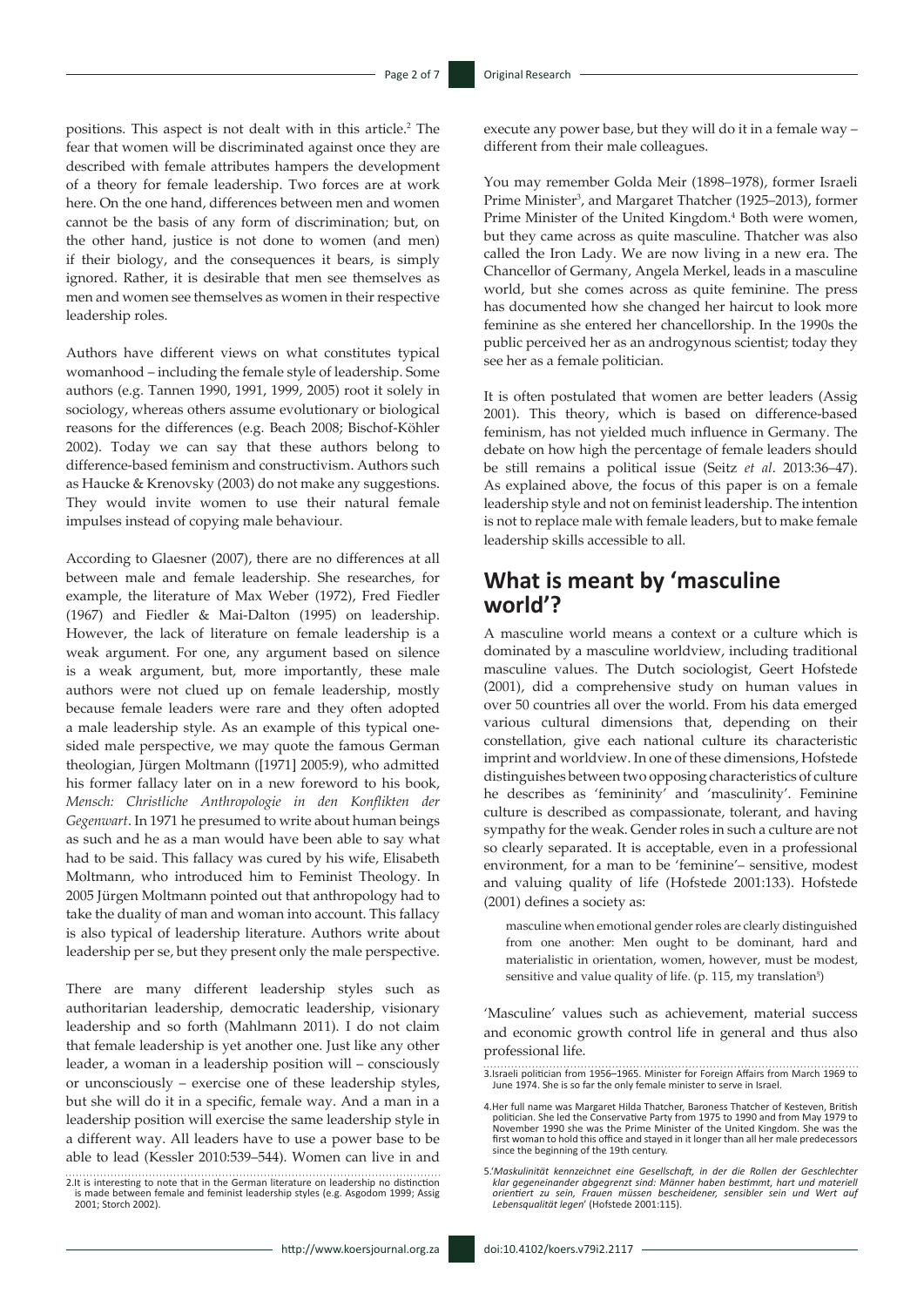*The GLOBE-study of 62 societies* (House *et al*. 2004) is based on Hofstede's (2001) definition although it comes to a more differentiated result. Interestingly, there is a similarity between South Africa and Germany: there are distinct people groups in both countries. In Germany there are differences between East Germany, a formerly communist area, and West Germany; and in South Africa there are differences between the various ethnic groups.<sup>6</sup>

According to the GLOBE-study *of 62 societies*, the social practice of gender equality in black South Africa (score 3.66) is more masculine than in white South Africa (3.27) and more masculine in western Germany (3.10) than in eastern Germany (3.06). In this category Hungary (4.08), Russia (4.07) and Poland (4.02) are the most masculine and South Korea (2.50), Kuwait (2.58) and Egypt (2.81) the least masculine (House *et al.* 2004:365).

The desire for gender equality amongst the people groups is as follows: eastern Germany (4.90) lies ahead of western Germany (4.89) and white South Africa (4.60) is clearly ahead of black South Africa (4.26). The desire for more masculinity is the highest in England (5.17), Sweden (5.15) and Ireland (5.14) and least pronounced in Egypt (3.18), Qatar (3.38) and Kuwait (3.45) (2004:366).7

## **The woman as leader in the 21st century**

Women in leadership in a masculine world are faced with the danger that their performance will be measured according to masculine values, or that they will also equate success with internalised male values. This danger can be avoided only if women recognise and incorporate their own specific female strengths.

The question that naturally arises is: Can we even make general statements about female-specific strengths or are strength and weakness profiles only a question of personality? Of course personality plays a large role and shapes leadership potential; of course a task-oriented woman will behave differently from a relation-oriented woman and an extroverted woman will be perceived differently from an introverted woman. But the fact remains that every woman worldwide shares a similar biological starting position. The various personality traits develop from this universal foundation. The focus of this article is to describe what is typical of female leadership and not to dwell on differences in individual personality traits. To what extent leadership personality-specific and gender-specific characteristics are interrelated and intertwined cannot be sufficiently covered in this article. One thing is clear: there is the steady, introverted, more relationship-oriented male boss who leads his company with sensitivity, and the dominant, extroverted, more distant female boss who challenges her employees and prepares 6.In Canada and Switzerland distinctions are made according to language groups.

7.As a side note, Namibia, a country in southern Africa but with many ethnic German immigrants, ranks in the first category ('as is') with a score of 3.88, higher than black<br>South Africa, and in the second category ('should be') with a score of 4.25, directly below black South Africa.

the organisation for future innovations; and yet a dominant woman will be more feminine than a dominant man (Seiwert & Gay 1999:93–99). Therefore, the question of personality can be left aside this time.

## **The strengths of a woman in leadership**

Various sociological studies have confirmed that the strength of a woman lies in her relationship orientation (Bischof-Köhler 2002; Haucke & Krenovsky 2003; Tannen 1990, 2005); it also shapes women's understanding of leadership. God created humankind in his divine image as man and woman (Gn 1:26–27). Gender-specific differences can be detected as early as 16 months of age (Bischof-Köhler 2002:8). Even though many differences between men and women can be linked to gender-typical socialisation, there are other differences that cannot be changed either by medical means or by socialisation. Even if females possess some typically male traits, they remain female in every cell of their body, which results in particular strengths and opportunities but also in limitations.

Some specific aspects of female leaders are shown in Table 1.

### **Perception**

#### **Strengths and opportunities**

Perception is one strength of relationship orientation: Women try to take every*thing* and every*one* into consideration. Since women are typically very relationship-oriented, they have developed a strong social competence. This competence allows women to assess a situation correctly and collect information from all sides. Their willingness to consider all perspectives of a situation gives them the power of persuasion.

It becomes especially obvious in meetings that women usually complement their goal-oriented strategies with their panoramic view. Moreover, 80% of women think *predicatively*  where most men (65%) think *functionally*. For example, in response to the statement "dogs bark", the predicative thinker suggests a connection: 'cats meow', 'birds sing'. The functional thinker looks at the purpose: 'dogs guard the house' (Bischof-Köhler 2002:257). The predicative panoramic view gives leadership a comprehensive perspective and potentially protects it from pitfalls. The organisation will consequently be more secure and more beneficial to all.

#### **TABLE 1:** Strengths and limitations of female leaders.

| Aspect         | Strength or opportunity      | <b>Limitations</b>     |
|----------------|------------------------------|------------------------|
| Perception     | Panoramic view               | Lack of focus          |
| Dedication     | Pro-social engagement        | Self-abandonment       |
| Power          | Able to share power          | Will not accept power  |
| <b>Success</b> | Shares success               | Doubts self-competence |
| Networking     | Connects projects and people | Networking as a goal   |

*Source:* Kessler, M., 2008, 'Macht Macht erotisch? Authentisch leben eine Herausforderung in der christlichen Mission: Am Beispiel sexueller Versuchlichkeit weiblicher, lediger, heterosexuelle Führungskräfte in Deutschland', Dissertation Master of Theology in Missiology, University of South Africa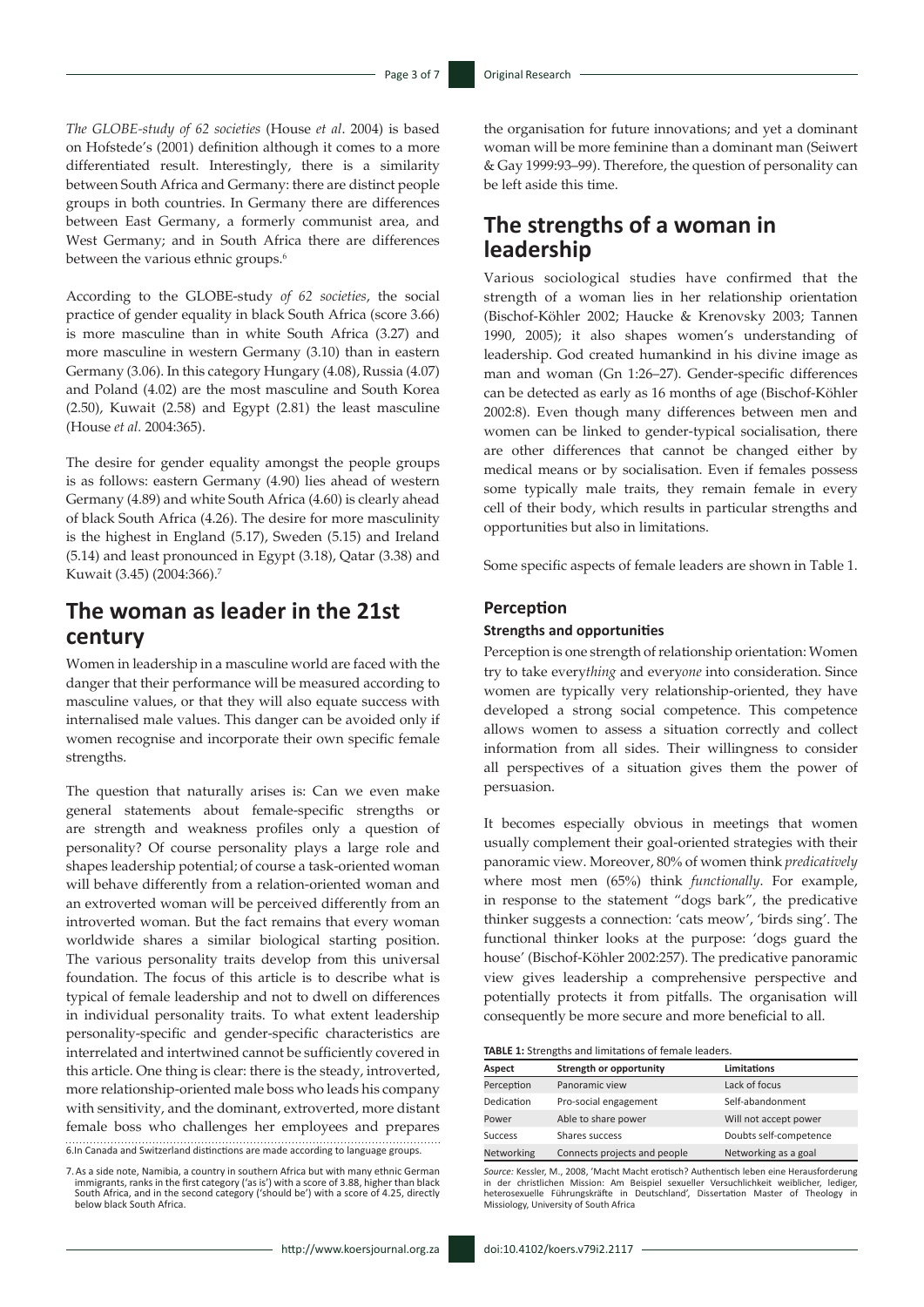### **Limitations**

Those who take everyone and everything into consideration do not tend to get very far. Women can get bogged down if they are not focused on the goal.

### **Solution**

Predicative thinking is as important as functional thinking. They can be complementary if both types of thinking are represented and if they continue to exchange with each other.

## **Dedication**

### **Strengths and opportunities**

Women usually lead with great dedication. For them it has less to do with their career and more to do with the people, project, and the organisation. Bischof-Köhler (2002:347) speaks in this context of pro-social engagement, which means that women draw their self-confidence from qualities such as 'caring for others, maintaining personal relationships, and taking on responsibility for the physical and emotional well-being of others' (*ibid*: 342, my translation<sup>8</sup>). They value talking about important personal issues, listening attentively and supporting and encouraging others who have problems (*ibid*: 343–344; Tannen 1990:73–90). Women try to be sympathetic, understanding and sensitive towards others and feel committed and responsible towards others. This includes the desire to offer practical help, support those in need, give guidance and share.

Newcomers are welcomed, informed and properly introduced. Women 'clearly reveal in their behaviour their need to do something good for others' (Bischof-Köhler 2002:346, my translation<sup>9</sup>). They are focused on social interactions which make it easy for others to engage with them (*ibid*: 355–356). Women often struggle to find the right balance between the desire to take care of the other and the awareness of one's own competence. When this balance is successfully achieved, their pro-social engagement becomes a source of healthy self-confidence.

### **Limitations**

According to Ecker (2002:47): 'For women, others are more important than themselves. Then, and only when they no longer have any time, strength and energy do they attend to themselves' (my translation<sup>10</sup>). Who the 'others' are depends on their surroundings. Women who live in several environments often manage them in such a way that they themselves pay a price. Women tend to give the 'shirt off their backs' (*ibid*:47), even when it means they no longer have anything left for themselves. In the worst case scenario, they sacrifice themselves for an important task – sometimes even to the point of burnout. Women gladly make suggestions

8.'*Fürsorglichkeit, Pflege persönlicher Beziehungen, Verantwortung für das Wohlergehen und die seelische Verfassung anderer*' (Bischoff-Köhler 2002:342).

9.'*bringen in ihren Verhaltensweisen also deutlich das Bedürfnis zum Ausdruck, dem anderen etwas Gutes zu tun*' (Bischoff-Köhler 2002:346).

10.'*Frauen nehmen erst die anderen wichtig. Dann kommt lange nichts, und dann, an letzter Stelle, wenn keine Zeit, Kraft und Energie mehr bleiben, räumen sie für sich einen Platz ein*' (Ecker 2002:47). or give orders that protect the wellbeing of others, thereby assuming responsibility for them.

### **Solution**

Women should reflect on their lives and live in a tension between relaxation and commitment. Even Jesus, who calls us to completely surrender ourselves (Mt 11:30) also tells us to rest (Lk 10:40–42). Women should take advantage of coaching, supervision and mentoring opportunities. They should also be aware that the propensity for self-sacrifice can be reinforced by a corresponding personality structure.

### **Power**

#### **Strengths and opportunities**

Women use their power to the benefit of all. They want to include everyone, which often leads to a high degree of satisfaction amongst employees. When conflicts arise between ranks, women generally show more thoughtfulness because it involves relationships. They prefer to establish hierarchy as a result of discussion (Bischof-Köhler 2002:314). This serves the overall process and offers everyone involved transparency and the opportunity to contribute to the organisation. Tasks are distributed according to strengths or gifting.

In all-women groups, privileges are not usually fought for but rather granted and can, therefore, be withdrawn. These concessions are not generally given once and for all, but newly clarified according to each new situation. Women prefer egalitarian structures and think more in networks than in hierarchies (Bischof-Köhler 2002:316–319).

To have power and admit weakness is not a contradiction for women. Women can, for example, without difficulty, admit when they do not know something (Tannen 1995:20). They also admit their ignorance, and seek out help, competence and expertise; they can also withhold their knowledge when needed. A question typical of the female style is: 'I do not understand; why is that?' (Diez 2006:no. 5, my translation<sup>11</sup>). And they can ask it without feeling they are losing face. This also serves the overall process and gives stability.

### **Limitations**

Women want to exercise their power but at the same time fear that they will no longer be liked. They want to be 'the boss' and still be 'everyone's darling'. In this way, they weaken themselves because they cannot please everyone and still achieve their own goals. Even 'young girls exhibit fears of social exclusion and rejection due to unattractive appearances. Overall, the most important thing for a young girl is to be loved and admired' (Bischof-Köhler 2002:313, my translation $12$ ).

In conflict situations with men, women almost always give in (Hold, cited in Bischof-Köhler 2002:311), or they withdraw

11.'*Verstehe ich nicht, warum ist das so*?' (Diez 2006:15).

12.'*Ältere Mädchen äußerten Ängste vor sozialem Ausgeschlossenwerden und vor Zurückweisung wegen unattraktiver Erscheinung. Insgesamt ging es den Mädchen in erster Linie um das Geliebt- und Bewundertwerden*' (Bischof-Köhler 2002:313).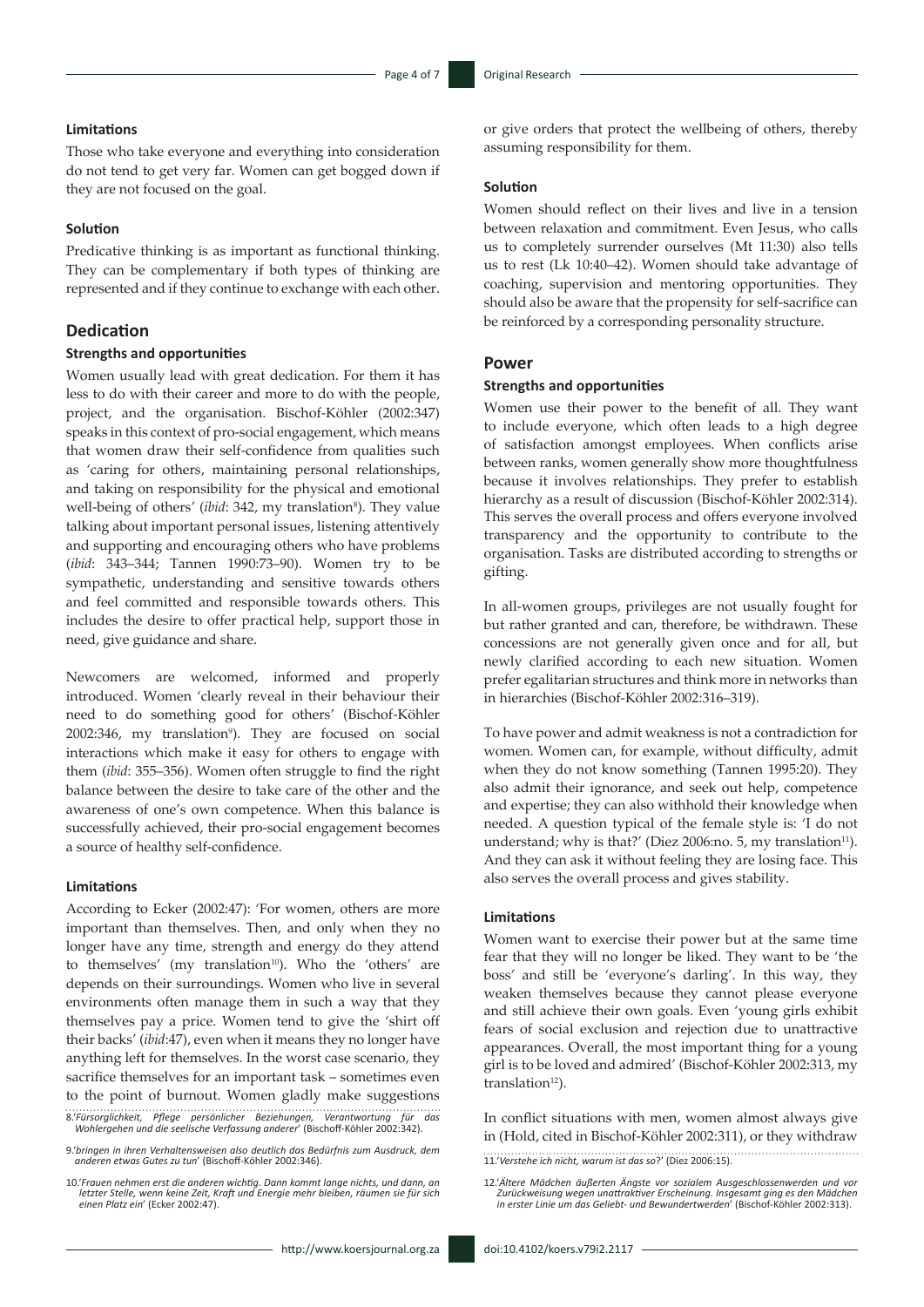before the point of confrontation, usually *sulking*. Sulking is a worldwide behavioural expression that can be interpreted as 'being offended and threatening to break contact' (*ibid*:311, my translation $13$ ).

In workplaces there is usually a hierarchy even if women would prefer an egalitarian structure. The tension between preference and reality can create conflict. Since the hierarchy in all-women groups is constantly in flux, group members feel insecure, which makes continuous work difficult. Women in this context are described as competitive, critical, ambitious and difficult. It is specifically women in leadership positions who suffer from the non-acceptance of their female co-workers.

The indirect form of communication typical of women (Tannen 1999:101; 1991:41, 248) can impede their implementation of power, especially when dealing with male co-workers.

It is very common for women to justify their own power. I also notice this in my position at the *Akademie für christliche Führungskräfte (*AcF). When male leaders enquire about studying at AcF, they often signal to us: I already know everything, I just need your degree. The unstated question is actually: Are you (AcF) worth my time? However, when female leaders enquire about studying at AcF, they often worry if they are good enough even though they often come highly qualified with plenty of experience. Understatement costs energy and undermines their position amongst coworkers. Whoever justifies her own power sabotages herself by lowering herself to the same level as her co-workers. At the same time, female leaders do not put themselves at the same level as other leaders and will, therefore, be less respected by the other leaders (Haucke & Krenovsky 2003:13–25).

### **Solution**

Women should reflect on their desire for power and make it very clear to themselves exactly how much power they want to have. How much power is needed to fulfil their *current*  position and their *desired* position? Desire and reality should correlate as much as possible. Whoever has power must also use it (see Kessler 2010:535–537).

Whether a group is all-male or mix-gendered, the status of the female leader is usually established after a short time. She will be measured according to her competence. Female leaders should refrain from trying to please *everyone***.** Firstly, it is not possible and it wastes a lot of energy. Secondly, it makes a leader vulnerable and open to manipulation. Thirdly, a leader who is loved by everyone has questionable leadership.

As explained above, female leaders will certainly not find 'heaven on earth' in all-female groups. If a female leader comes to the position with such an expectation, the resulting disappointment will be even greater.

13.'*beleidigt sein mit Drohung des Kontaktabbruchs interpretiert werden kann*' (Bischof-Köhler 2002:311).

When it comes to the question of power, there are four mandates to be aware of, because they build the basis for a leadership position (see Figure 1).

## **Four mandates Mandate from God**

For the Christian, God is the task giver. The Bible mentions two big tasks: the cultural mandate (Gn 1:26) and the missional mandate (Mt 28:18). All other tasks are derived from these (Schirrmacher 2002). It is not always so easy to recognise God's mandate within the specialised assignments. It is not sufficient that something is simply good, or that someone had a good idea. A mandate from God can only be identified by listening to God through his various means of communication.

## **Mandate from herself – the woman**

The idea of giving oneself a mandate is particularly underdeveloped amongst women. Does she believe in herself enough and does she have enough self-respect for the task that lies ahead of her? Not every task that comes her way is the will of God. Therefore, she must be self-aware, paying attention to her competencies and her desire to lead. Even her readiness to suffer must be considered since it will be tested in a leadership position.

## **Mandate from family or spouse (when applicable)**

The family's or spouse's positive attitude towards the woman's leadership role is a source of energy, whereas their disapproval of her leadership will drain her of energy. The majority of women will automatically pay attention to this aspect. Since women typically act pro-socially, they will seek their family's advice before accepting a new leadership position.

## **Mandate from others (e.g. superiors, coworkers, clients, personal advisors)**

This mandate complements the previous three. Sometimes **Figure 1** it is sufficient to receive this mandate from a single group. For other assignments, such a mandate is necessary from multiple groups. What is important is that the mandate



*Source*: Kessler, M. & Marsch, A., 2007, 'Frauen führen anders', in J. Knoblauch & H. Marquardt (eds.), *Mit Werten Zukunft gestalten,* pp. 151–164, Hänssler, Holzgerlingen **FIGURE 1:** The four mandates. **FIGURE 1:** The four mandates. **Source: A.**, The four financiales.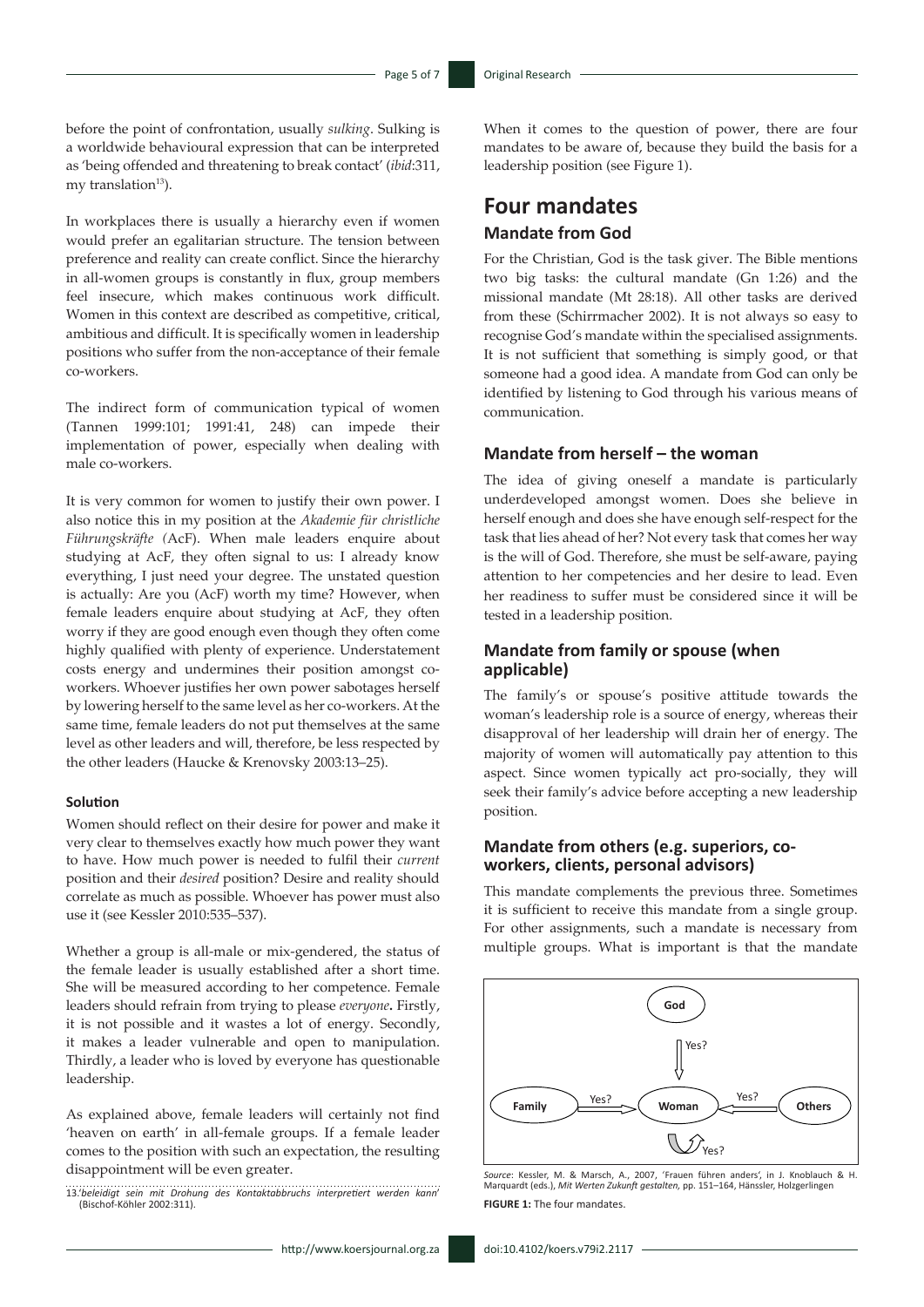comes from the group that is relevant to the assignment in question. It is important to seek advice from those who are objective about the situation: someone who is close but not directly affected by her decision. Those on the outside can sometimes see things those on the inside cannot.

## **Success**

## **Strengths and opportunities**

Building interpersonal relationships means success for women:

They need a certain closeness to experience and maintain confirmation and support. Their perceived role is marked by the struggle to keep intimacy and to avoid isolation … Women also want to win status and avoid failure … they pursue this goal under the guise of bonding. Intimacy is the key to their world of relationships. (Tannen 1991:20-21, my translation<sup>14</sup>)

Their own success takes on more meaning if they include others in it. They constantly invite participation from others. The addition of these feminine strengths is of fundamental importance to a working environment and at every level of hierarchy.

The skills that tend to make women successful include in particular: endurance, perseverance, diligence, responsibility and strict adherence to proven strategies (Bischof-Köhler 2002:300). In order to arrive at a good decision they are prepared to deviate from their original conviction, to leave the beaten path and be innovative.

### **Limitations**

Women can be too preoccupied with building relationships. It slows down their success, reduces their power within the organisation, and reduces their outside activities. Women tend not to see success as something they themselves have accomplished, but rather emphasise the circumstances or other people involved. This does not serve to strengthen their already weak sense of self-competence.

#### **Solution**

Women must learn to respect their own abilities. It is also beneficial to them to accept success as their own. When the need for relationships and business concerns are well balanced, it is to their own personal benefit and that of the organisation.

## **Networking**

## **Strengths and opportunities**

Women generally see themselves as part of a network of human relationships. Conversations are a means of developing closeness in which affirmation and support are given and received. According to Tannen (1991:20), it is typical for women to seek agreement.

Women contribute calmness and insight to a good overview perspective. This makes them wise in assessing opportunities and risks (Höhler 2006:16), a valuable quality for a company especially in times of bankruptcy or when there is a decline in financial donations. The involvement of as many partners as possible together with a clear structure and decisions regarding personnel are of enormous benefit to the whole project.

### **Limitations**

Women tend to see networking as a means of success; it is, therefore, their number one priority. But networking can never be an end in itself (Höhler 2006:16). Someone who always wants to do networking does so in part, because he or she wants to limit risks and hard decisions. This is helpful to some extent, but when it becomes excessive it slows down the organisation.

#### **Solution**

Bock (2006:118) states: 'Choose your network well and do not get bogged down with too many commitments' (my translation<sup>15</sup>). Networks are the result of success, not the means to it.

## **Conclusion**

I appreciate that the overall situation for women in leadership has already improved, and that an increasing number of women intentionally use their female strengths. The challenge today is for men and women to inform themselves about the differences between female and male leadership. I do not claim that either the female or the male leadership style is superior. They are of equal importance; but still different.

To sum up:

- In the 21st century women aspire to lead in a way that fits their womanhood.
- Typical female strengths are their panoramic view, their pro-social engagement, the willingness to share power, and networking.
- Female leaders should be aware of the drawbacks of these strengths (see Table 1). They should develop strategies to cope with these drawbacks. It would be useful for the superiors of women in leadership also to know about these strengths and drawbacks.
- Female leaders can act with self-assurance if they feel that they are in the right place. They should examine the four different mandates. It is not recommended to take a leadership position if they do not find a clear 'yes' to it. But they should become courageous leaders after having received a full 'yes' in each mandate.

Too often men and women work against each other and in that way exclude each other. Let us continue to work together to understand male and female leadership strengths

15.'*Suchen Sie sich Ihr Netzwerk gut aus und verzetteln Sie sich nicht mit zu viele Verpflichtungen*' (Bock 2006:118).

<sup>14.&#</sup>x27;Sie verhandeln über Nähe, bei der Bestätigung und Unterstützung gegeben<br>und erhalten werden soll. Ihr Rollenverständnis ist geprägt vom Kampf um<br>Bewahrung der Intimität und die Vermeidung von Isolation Frauen wollen a *dem Deckmantel der Bindung. Intimität ist der Schlüssel in ihrer Beziehungswelt*' (Tannen 1991:20–21).